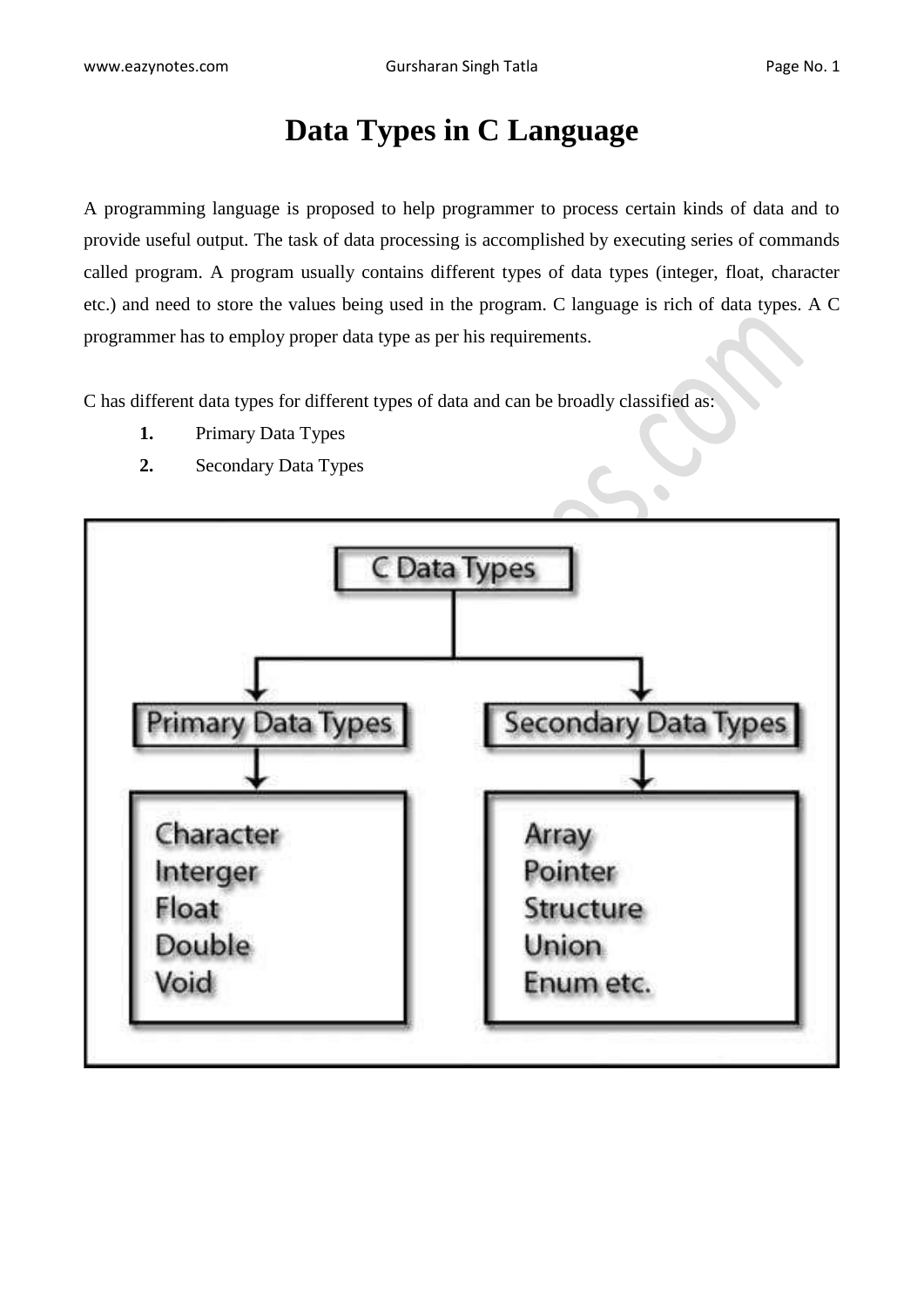## **Primary Data Types:**

#### **Integer Data Types:**

Integers are whole numbers with a range of values, range of values are machine dependent. Generally an integer occupies 2 bytes memory space and its value range limited to -32768 to +32767 (that is,  $-2^{15}$  to  $+2^{15}$ -1). A signed integer use one bit for storing sign and rest 15 bits for number.

To control the range of numbers and storage space, C has three classes of integer storage namely short int, int and long int. All three data types have signed and unsigned forms. A short int requires half the amount of storage than normal integer. Unlike signed integer, unsigned integers are always positive and use all the bits for the magnitude of the number. Therefore, the range of an unsigned integer will be from 0 to 65535. The long integers are used to declare a longer range of values and it occupies 4 bytes of storage space.

#### **Syntax:**

int <variable name>;

int num1; short int num2; long int num3;

### **Example:** 5, 6, 100, 2500.

Integer Data Type Memory Allocation:

| short int |         | long int     |
|-----------|---------|--------------|
| . Byte    | 2 Bytes | <b>Bytes</b> |

#### **Floating Point Data Types:**

The float data type is used to store fractional numbers (real numbers) with 6 digits of precision. Floating point numbers are denoted by the keyword float. When the accuracy of the floating point number is insufficient, we can use the double to define the number. The double is same as float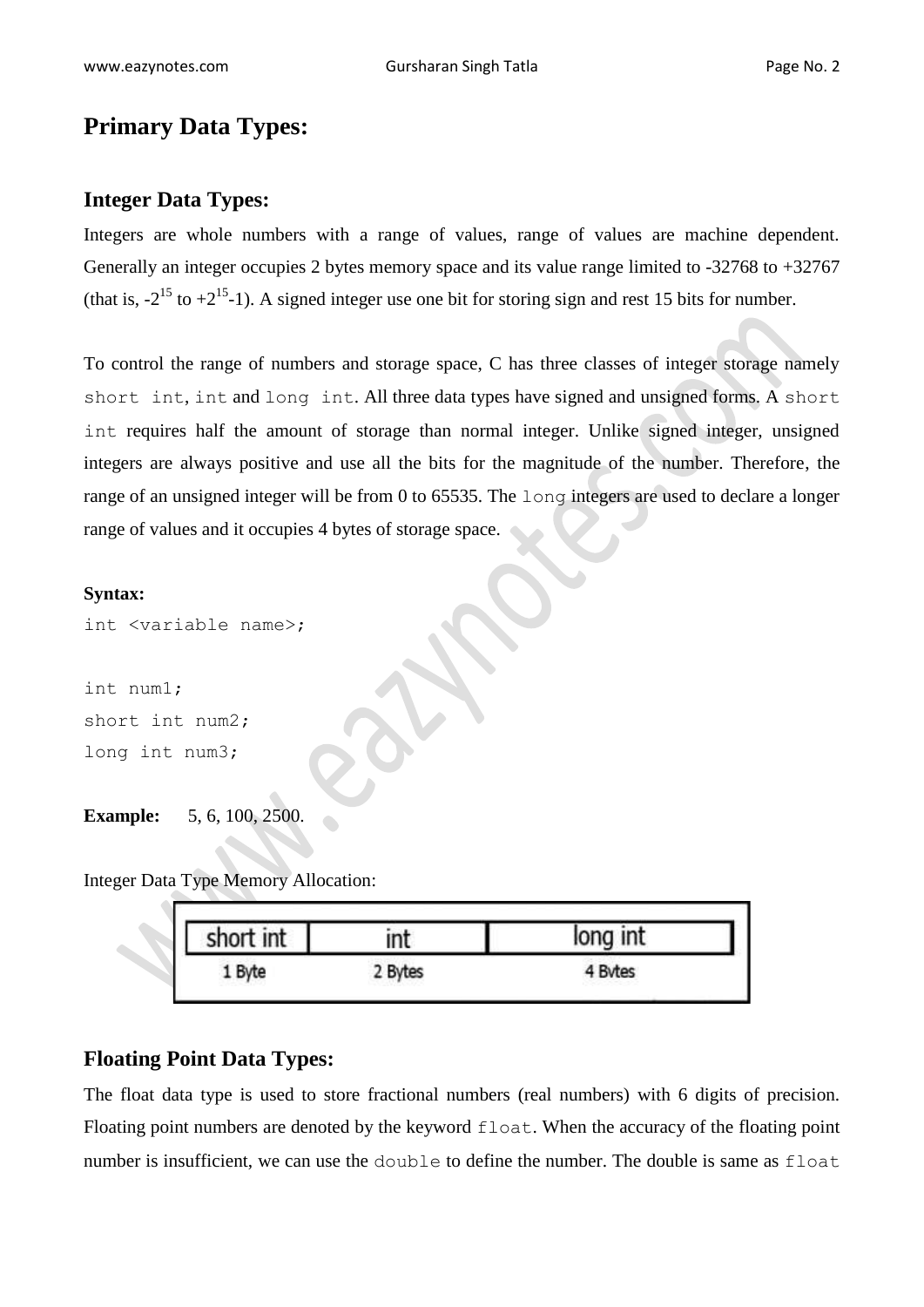but with longer precision and takes double space (8 bytes) than float. To extend the precision further we can use long double which occupies 10 bytes of memory space.

#### **Syntax:**

```
float <variable name>;
```

```
float num1;
double num2;
long double num3;
```
**Example:** 9.125, 3.1254.

Floating Point Data Type Memory Allocation:

| float   | double  | long double |
|---------|---------|-------------|
| 4 Bytes | 8 Bytes | 10 Bytes    |

### **Character Data Type:**

Character type variable can hold a single character and are declared by using the keyword char. As there are singed and unsigned int (either short or long), in the same way there are signed and unsigned chars; both occupy 1 byte each, but having different ranges. Unsigned characters have values between 0 and 255, signed characters have values from –128 to 127.

#### **Syntax:**

```
char <variable name>;
char ch = 'a';
```
**Example:** a, b, g, S, j.